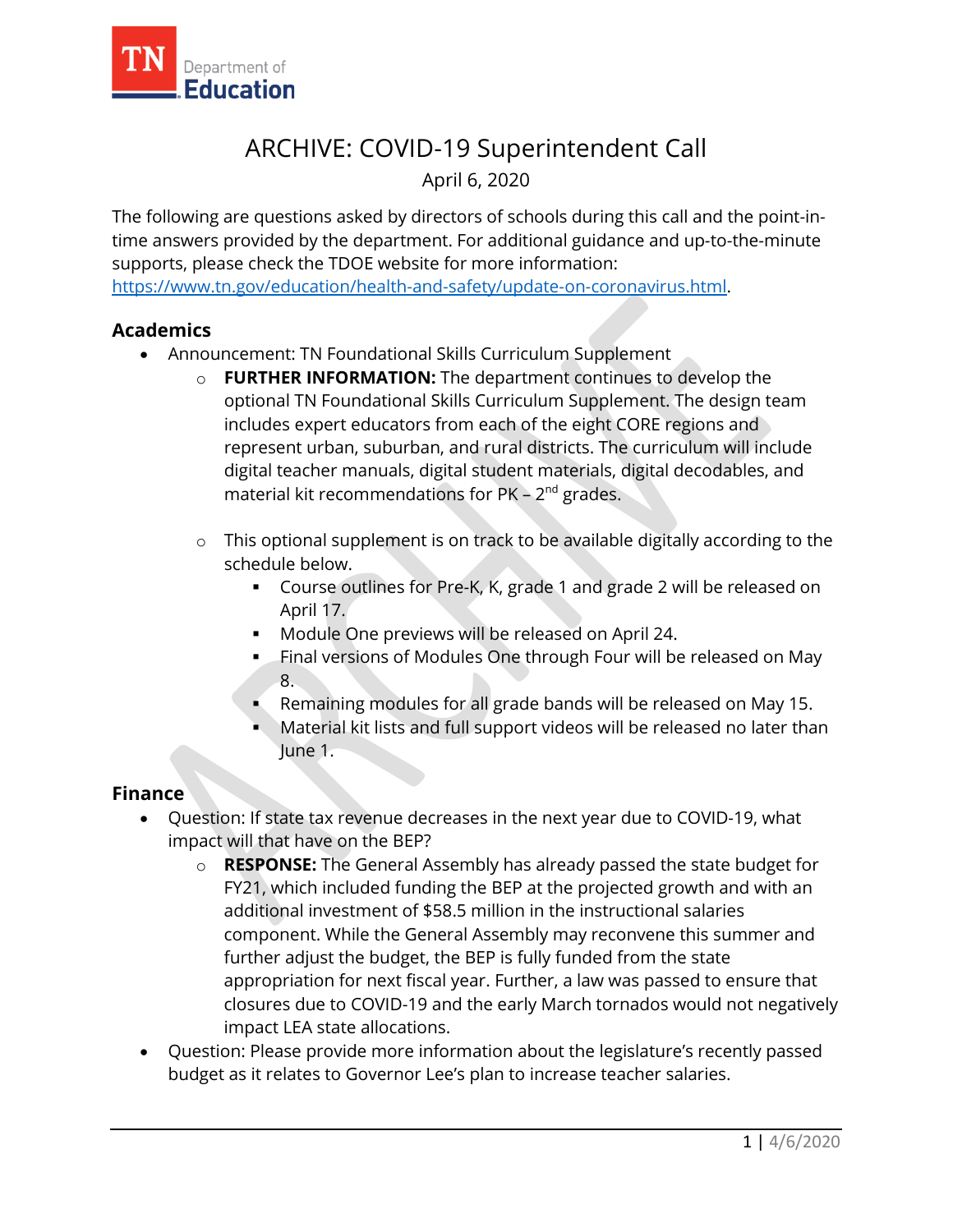

o **RESPONSE:** The legislature's recently passed budget included 58.5 million dollars for BEP instructional component increases, intended to be used for increasing teacher salaries. The minimum state salary schedule will be presented to the State Board of Education during their May meeting for approval. As soon as final decisions are made on the schedule proposal, the department will share that information with superintendents.

## **Staffing**

- Question: What guidelines should districts follow to ensure they are still able to nonrenew or dismiss teachers who have not performed well during the school year?
	- o **RESPONSE:** Under current law (provided below), teachers who have not acquired tenure are on a one-year contract. The law requires school districts to notify teachers within five (5) business days following the last instructional day for the school year if a teacher's contract will not be renewed for the succeeding school year. In light of school closures due to COVID-19, the TDOE is working to draft a waiver that each director of schools could submit to the Commissioner, for approval by the State Board of Education, that would provide a clear date by which school districts must notify teachers of non-renewal for the 2019-2020 school year. Guidelines will be provided by the TDOE to all directors once the exact process is determined.
		- *49-5-409. Teachers — Continuing contract law — Termination of contracts.*
		- *(a) Teachers in service and under control of the public elementary and high schools of this state shall continue in such service until they have received written notice from their board of education or director of schools, as appropriate, of their dismissal or failure of reelection.*
		- *(b) The notice must be received within five (5) business days following the last instructional day for the school year to be applicable to the next succeeding school year; provided, that the director of schools may transfer any teacher from one (1) position to another at the director's option. Nothing contained in this section shall affect any rights that may have accrued, or may hereafter accrue, on behalf of any teachers or principals in any local school system under any law providing a tenure of office for the teachers and principals.*
		- *(c) Nothing in this section shall prohibit a board from abolishing a position after June 15, for sufficient, just and nondiscriminatory reasons; provided, that the person holding the position is notified immediately in writing stating the reasons for abolishing the position and the person is entitled to the next position that the person is qualified to hold and that opens within the school system during the remainder of the school year. The determination of whether a teacher is qualified for an open position*